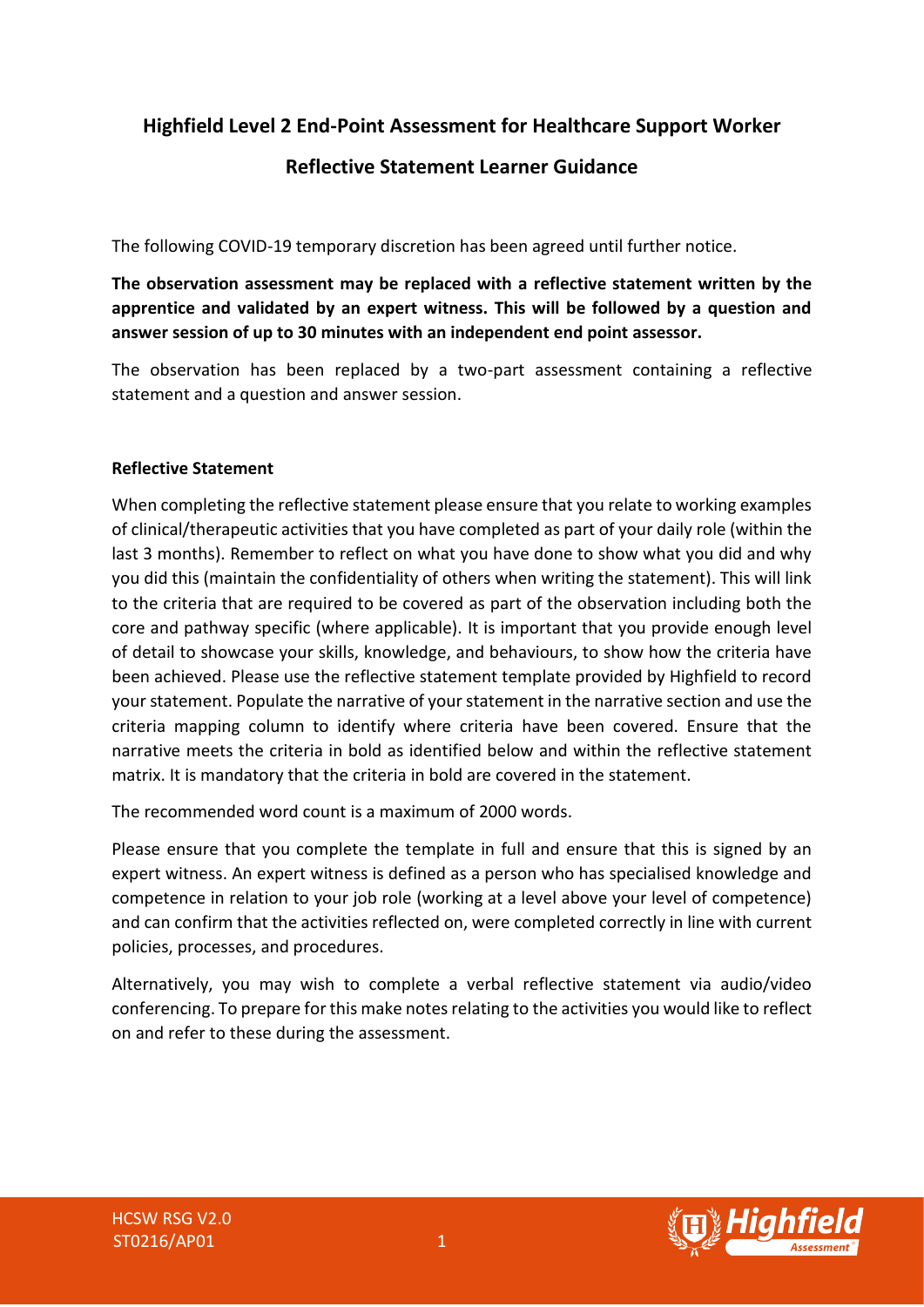| OB1.1         | Communicate effectively with individuals, keeping information<br>confidential |  |  |
|---------------|-------------------------------------------------------------------------------|--|--|
| OB1.2         | (Communication with) their families, carers and healthcare                    |  |  |
|               | practitioners using a range of techniques                                     |  |  |
| <b>OB2.1</b>  | Handle information in line with local and national policies.                  |  |  |
| OB2.2         | Record, report and store information related to individuals                   |  |  |
| <b>OB3.1</b>  | Demonstrate person-centred care and support                                   |  |  |
| OB4.1         | Treat people with dignity                                                     |  |  |
| OB4.2         | Respecting individual's diversity, beliefs, culture, values, needs, privacy   |  |  |
|               | and preferences                                                               |  |  |
| <b>OB5.1</b>  | Show respect and empathy for those you work with                              |  |  |
| OB5.2         | Have the courage to challenge areas of concern and work to best               |  |  |
|               | practice                                                                      |  |  |
| OB5.3         | Be adaptable, reliable and consistent                                         |  |  |
| OB6.1         | <b>Show discretion and self-awareness</b>                                     |  |  |
| <b>OB7.1</b>  | Work as part of a team                                                        |  |  |
| OB7.2         | Seeking help and guidance when they are not sure                              |  |  |
| <b>OB8.1</b>  | Maintain a safe and healthy working environment                               |  |  |
| OB9.1         | Use a range of techniques for infection prevention and control                |  |  |
| OB9.2         | (Infection prevention and control) Including waste management, hand           |  |  |
|               | washing and the use of personal protective equipment (PPE)                    |  |  |
| <b>OB10.1</b> | Move and position individuals safely                                          |  |  |
| OB10.2        | (Move and position) equipment and other items safely                          |  |  |

The statement should relate to the following criteria:

Please ensure that you complete the reflective statement matrix template to support you to identify where criteria have been covered within the statement.



**gn** 

**Assessment**